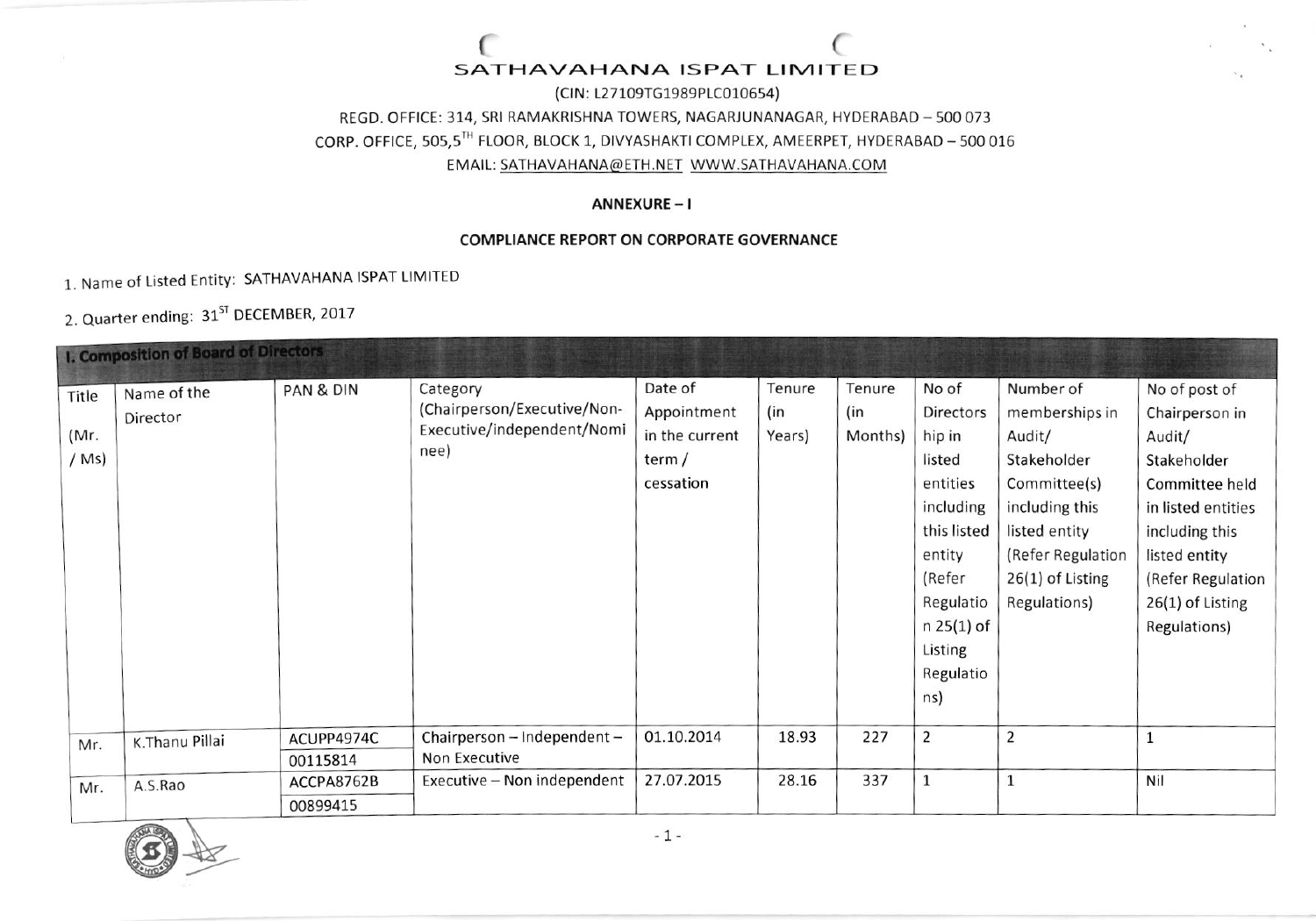# SATHAVAHANA ISPAT LIMITED **Example 20 SECULARY AREA** REPORT ON CORPORATE GOVERNANCE

| Syed Anis Hussain<br>Mr. |                                                                                                                                                                                  | ABAPH6022N | Non executive -Independent                                                                                                                                                                                                                                                                                                                                                                                                                                                                                                                                                                                                                                                                                                                                                                                                                                                                                                                                                                                                                                                                                                                           | 01.10.2014 | 12.05 | 144 | $\overline{2}$ | $\overline{2}$ | $\mathbf{1}$ |  |
|--------------------------|----------------------------------------------------------------------------------------------------------------------------------------------------------------------------------|------------|------------------------------------------------------------------------------------------------------------------------------------------------------------------------------------------------------------------------------------------------------------------------------------------------------------------------------------------------------------------------------------------------------------------------------------------------------------------------------------------------------------------------------------------------------------------------------------------------------------------------------------------------------------------------------------------------------------------------------------------------------------------------------------------------------------------------------------------------------------------------------------------------------------------------------------------------------------------------------------------------------------------------------------------------------------------------------------------------------------------------------------------------------|------------|-------|-----|----------------|----------------|--------------|--|
|                          |                                                                                                                                                                                  | 00115949   | 01.10.2014<br>Non executive -Independent<br>18.92<br>227<br>$\mathbf{1}$<br>$\mathbf 1$<br><b>NIL</b><br>20.11.2017<br>37<br>$\overline{2}$<br>Non executive -Independent<br>3.13<br>$\mathbf{1}$<br><b>NIL</b><br>cessation<br>01.10.2017<br>Non executive -Independent<br>3<br>36<br>Nil<br>$\mathbf{1}$<br>$\mathbf{1}$<br>cessation.<br>01.06.2014<br>Executive - Non independent<br>25.67<br>Nil<br>308<br>$\mathbf{1}$<br>$\mathbf 1$<br>Executive-independent<br>01.10.2015<br>2.25<br>27<br>$\mathbf{1}$<br>Nil<br>Nil<br>Name of Committee members<br>Category (Chairperson/Executive/Non-<br>Executive/independent/Nominee)<br>K.Thanu Pillai<br>Independent - Non executive-(Chairman)<br>Independent - Non executive<br>Syed Anis Hussain<br>Independent - Non executive<br>S.N.Rao<br>Y.Prameela Rani (cessation 20.11.2017)<br>Independent - Non executive<br>M. Sreerama Mohan Rao (cessation n 01.102017)<br>Independent - Non executive<br>K.Thanu Pillai<br>Independent - Non executive-(Chairman)<br>Independent -Non executive<br>Syed Anis Hussain<br>Independent -Non executive<br>S.N.Rao<br>Not applicable<br>Not applicable |            |       |     |                |                |              |  |
| Mr.                      | S.N.Rao                                                                                                                                                                          | AEJPR8085D |                                                                                                                                                                                                                                                                                                                                                                                                                                                                                                                                                                                                                                                                                                                                                                                                                                                                                                                                                                                                                                                                                                                                                      |            |       |     |                |                |              |  |
|                          |                                                                                                                                                                                  | 00116021   |                                                                                                                                                                                                                                                                                                                                                                                                                                                                                                                                                                                                                                                                                                                                                                                                                                                                                                                                                                                                                                                                                                                                                      |            |       |     |                |                |              |  |
| Ms.                      | Y.Prameela Rani                                                                                                                                                                  | AAEPY5373J |                                                                                                                                                                                                                                                                                                                                                                                                                                                                                                                                                                                                                                                                                                                                                                                                                                                                                                                                                                                                                                                                                                                                                      |            |       |     |                |                |              |  |
|                          |                                                                                                                                                                                  | 03270909   |                                                                                                                                                                                                                                                                                                                                                                                                                                                                                                                                                                                                                                                                                                                                                                                                                                                                                                                                                                                                                                                                                                                                                      |            |       |     |                |                |              |  |
| Mr.                      | M. Sreerama                                                                                                                                                                      | ACEPM1514F |                                                                                                                                                                                                                                                                                                                                                                                                                                                                                                                                                                                                                                                                                                                                                                                                                                                                                                                                                                                                                                                                                                                                                      |            |       |     |                |                |              |  |
|                          | Mohan Rao                                                                                                                                                                        | 05113980   |                                                                                                                                                                                                                                                                                                                                                                                                                                                                                                                                                                                                                                                                                                                                                                                                                                                                                                                                                                                                                                                                                                                                                      |            |       |     |                |                |              |  |
|                          | A.Naresh Kumar                                                                                                                                                                   | ACCPA8761C |                                                                                                                                                                                                                                                                                                                                                                                                                                                                                                                                                                                                                                                                                                                                                                                                                                                                                                                                                                                                                                                                                                                                                      |            |       |     |                |                |              |  |
|                          |                                                                                                                                                                                  | 00112566   |                                                                                                                                                                                                                                                                                                                                                                                                                                                                                                                                                                                                                                                                                                                                                                                                                                                                                                                                                                                                                                                                                                                                                      |            |       |     |                |                |              |  |
| Mr.                      | Shailendra Dasari                                                                                                                                                                | AGEPD0469L |                                                                                                                                                                                                                                                                                                                                                                                                                                                                                                                                                                                                                                                                                                                                                                                                                                                                                                                                                                                                                                                                                                                                                      |            |       |     |                |                |              |  |
|                          |                                                                                                                                                                                  | 07263439   |                                                                                                                                                                                                                                                                                                                                                                                                                                                                                                                                                                                                                                                                                                                                                                                                                                                                                                                                                                                                                                                                                                                                                      |            |       |     |                |                |              |  |
|                          |                                                                                                                                                                                  |            |                                                                                                                                                                                                                                                                                                                                                                                                                                                                                                                                                                                                                                                                                                                                                                                                                                                                                                                                                                                                                                                                                                                                                      |            |       |     |                |                |              |  |
|                          |                                                                                                                                                                                  |            |                                                                                                                                                                                                                                                                                                                                                                                                                                                                                                                                                                                                                                                                                                                                                                                                                                                                                                                                                                                                                                                                                                                                                      |            |       |     |                |                |              |  |
|                          |                                                                                                                                                                                  |            |                                                                                                                                                                                                                                                                                                                                                                                                                                                                                                                                                                                                                                                                                                                                                                                                                                                                                                                                                                                                                                                                                                                                                      |            |       |     |                |                |              |  |
|                          |                                                                                                                                                                                  |            |                                                                                                                                                                                                                                                                                                                                                                                                                                                                                                                                                                                                                                                                                                                                                                                                                                                                                                                                                                                                                                                                                                                                                      |            |       |     |                |                |              |  |
|                          |                                                                                                                                                                                  |            |                                                                                                                                                                                                                                                                                                                                                                                                                                                                                                                                                                                                                                                                                                                                                                                                                                                                                                                                                                                                                                                                                                                                                      |            |       |     |                |                |              |  |
|                          | Mr.<br><b>II. Composition of Committees:</b><br>Name of Committee<br>1. Audit Committee<br>2. Nomination & Remuneration Committee<br>3. Risk Management Committee(if applicable) |            |                                                                                                                                                                                                                                                                                                                                                                                                                                                                                                                                                                                                                                                                                                                                                                                                                                                                                                                                                                                                                                                                                                                                                      |            |       |     |                |                |              |  |
|                          |                                                                                                                                                                                  |            |                                                                                                                                                                                                                                                                                                                                                                                                                                                                                                                                                                                                                                                                                                                                                                                                                                                                                                                                                                                                                                                                                                                                                      |            |       |     |                |                |              |  |
|                          |                                                                                                                                                                                  |            |                                                                                                                                                                                                                                                                                                                                                                                                                                                                                                                                                                                                                                                                                                                                                                                                                                                                                                                                                                                                                                                                                                                                                      |            |       |     |                |                |              |  |
|                          |                                                                                                                                                                                  |            |                                                                                                                                                                                                                                                                                                                                                                                                                                                                                                                                                                                                                                                                                                                                                                                                                                                                                                                                                                                                                                                                                                                                                      |            |       |     |                |                |              |  |
|                          |                                                                                                                                                                                  |            |                                                                                                                                                                                                                                                                                                                                                                                                                                                                                                                                                                                                                                                                                                                                                                                                                                                                                                                                                                                                                                                                                                                                                      |            |       |     |                |                |              |  |
|                          |                                                                                                                                                                                  |            |                                                                                                                                                                                                                                                                                                                                                                                                                                                                                                                                                                                                                                                                                                                                                                                                                                                                                                                                                                                                                                                                                                                                                      |            |       |     |                |                |              |  |
|                          |                                                                                                                                                                                  |            |                                                                                                                                                                                                                                                                                                                                                                                                                                                                                                                                                                                                                                                                                                                                                                                                                                                                                                                                                                                                                                                                                                                                                      |            |       |     |                |                |              |  |
|                          |                                                                                                                                                                                  |            |                                                                                                                                                                                                                                                                                                                                                                                                                                                                                                                                                                                                                                                                                                                                                                                                                                                                                                                                                                                                                                                                                                                                                      |            |       |     |                |                |              |  |
|                          |                                                                                                                                                                                  |            |                                                                                                                                                                                                                                                                                                                                                                                                                                                                                                                                                                                                                                                                                                                                                                                                                                                                                                                                                                                                                                                                                                                                                      |            |       |     |                |                |              |  |
|                          |                                                                                                                                                                                  |            |                                                                                                                                                                                                                                                                                                                                                                                                                                                                                                                                                                                                                                                                                                                                                                                                                                                                                                                                                                                                                                                                                                                                                      |            |       |     |                |                |              |  |
|                          |                                                                                                                                                                                  |            |                                                                                                                                                                                                                                                                                                                                                                                                                                                                                                                                                                                                                                                                                                                                                                                                                                                                                                                                                                                                                                                                                                                                                      |            |       |     |                |                |              |  |
|                          |                                                                                                                                                                                  |            |                                                                                                                                                                                                                                                                                                                                                                                                                                                                                                                                                                                                                                                                                                                                                                                                                                                                                                                                                                                                                                                                                                                                                      |            |       |     |                |                |              |  |

 $\sim$  (

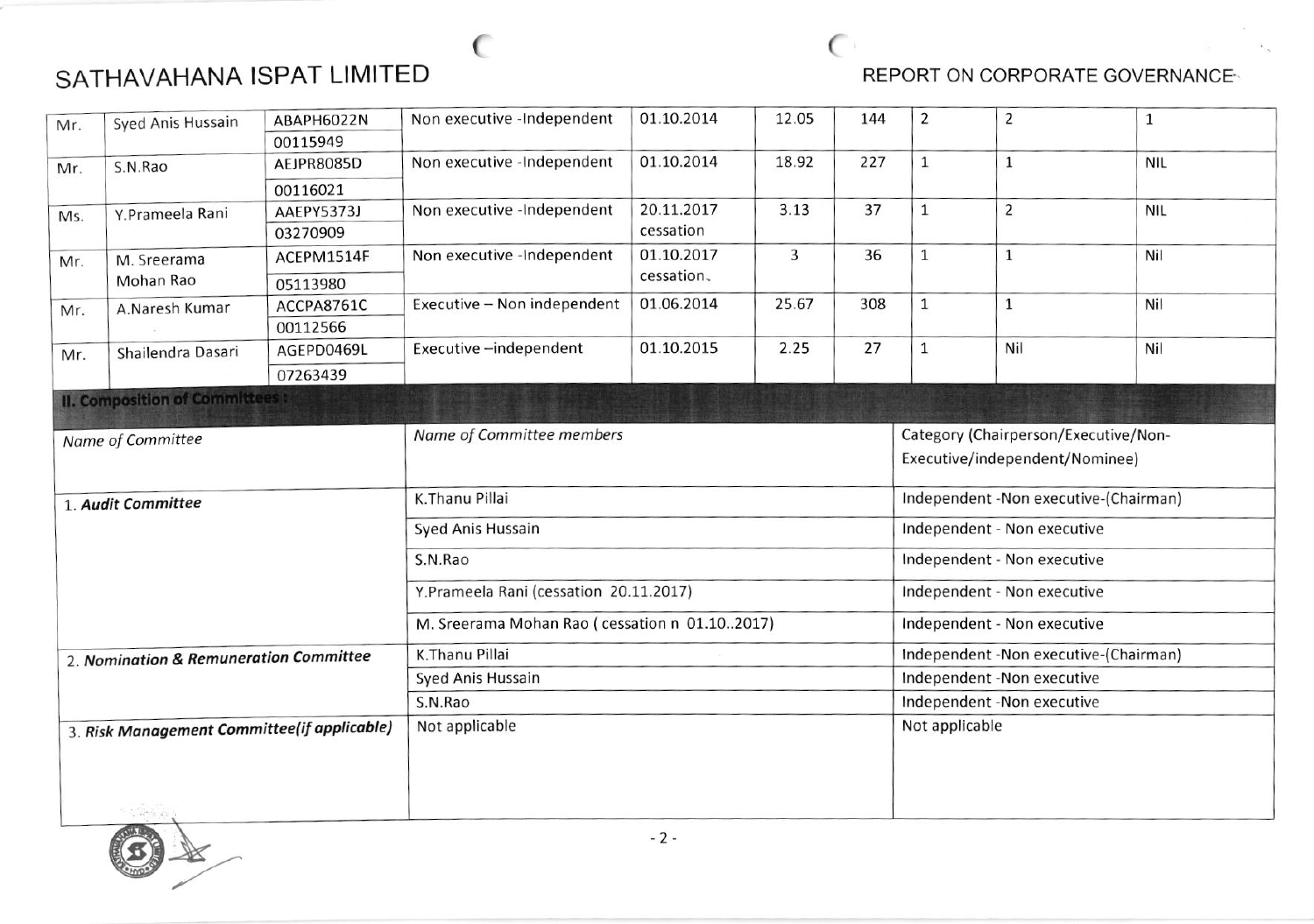## $\epsilon$ SATHAVAHANA ISPAT LIMITED

REPORT ON CORPORATE GOVERNANCE

| 4. Stakeholders Relationship Committee' |                  |                                                     | Syed Anis Hussain                           |            |                                             | Independent -Non executive-(Chairman) |                                                            |  |  |  |
|-----------------------------------------|------------------|-----------------------------------------------------|---------------------------------------------|------------|---------------------------------------------|---------------------------------------|------------------------------------------------------------|--|--|--|
|                                         |                  |                                                     | A.S.Rao                                     |            |                                             |                                       | Executive - Non independent<br>Executive - Non independent |  |  |  |
|                                         |                  |                                                     | A.Naresh Kumar                              |            |                                             |                                       |                                                            |  |  |  |
| III. Meeting of Board of Directors :    |                  |                                                     |                                             |            |                                             |                                       |                                                            |  |  |  |
| Date(s) of Meeting (if any) in the      |                  | Date(s) of Meeting (if any) in the relevant quarter |                                             |            | Maximum gap between any two consecutive (in |                                       |                                                            |  |  |  |
| previous quarter                        |                  |                                                     |                                             |            |                                             | number of days)                       |                                                            |  |  |  |
| 29.09.2017                              |                  | 08.12.2017                                          |                                             |            |                                             | 69                                    |                                                            |  |  |  |
| IV. Meeting of Committees:              |                  |                                                     |                                             |            |                                             |                                       |                                                            |  |  |  |
| Date(s) of meeting of the               |                  |                                                     | Whether requirement of Quorum met (details) |            | Date(s) of meeting of the                   |                                       | Maximum gap between any two                                |  |  |  |
| committee in the relevant               |                  |                                                     |                                             |            | committee in the previous                   |                                       | consecutive meetings in number of                          |  |  |  |
| quarter                                 |                  |                                                     |                                             | quarter    |                                             |                                       | days                                                       |  |  |  |
| Audit Committee:                        |                  |                                                     |                                             |            |                                             |                                       |                                                            |  |  |  |
| 08.12.2017                              |                  | Yes, all present - (2 Members cessation)            |                                             | 14.09.2017 |                                             | 84                                    |                                                            |  |  |  |
| Nomination & Remuneration Committee:    |                  |                                                     |                                             |            |                                             |                                       |                                                            |  |  |  |
|                                         |                  |                                                     | ----                                        |            |                                             |                                       | N.A                                                        |  |  |  |
| Stakeholders Relationship Committee:    |                  |                                                     |                                             |            |                                             |                                       |                                                            |  |  |  |
| 04.10.2017                              | Yes, all present |                                                     |                                             |            | 04.07.2017                                  |                                       |                                                            |  |  |  |
| 09.10.2017                              | Yes, all present |                                                     |                                             | 10.07.2017 |                                             |                                       |                                                            |  |  |  |
| 23.10.2017                              | Yes, all present |                                                     |                                             | 17.07.2017 |                                             |                                       |                                                            |  |  |  |
| 06.11.2017                              | Yes, all present |                                                     |                                             | 24.07.2017 |                                             |                                       |                                                            |  |  |  |
| 13.11.2017                              |                  | Yes, all present                                    |                                             |            | 01.08.2017                                  |                                       |                                                            |  |  |  |
| 20.11.2017                              |                  | Yes, all present                                    |                                             |            | 07.08.2017                                  |                                       |                                                            |  |  |  |

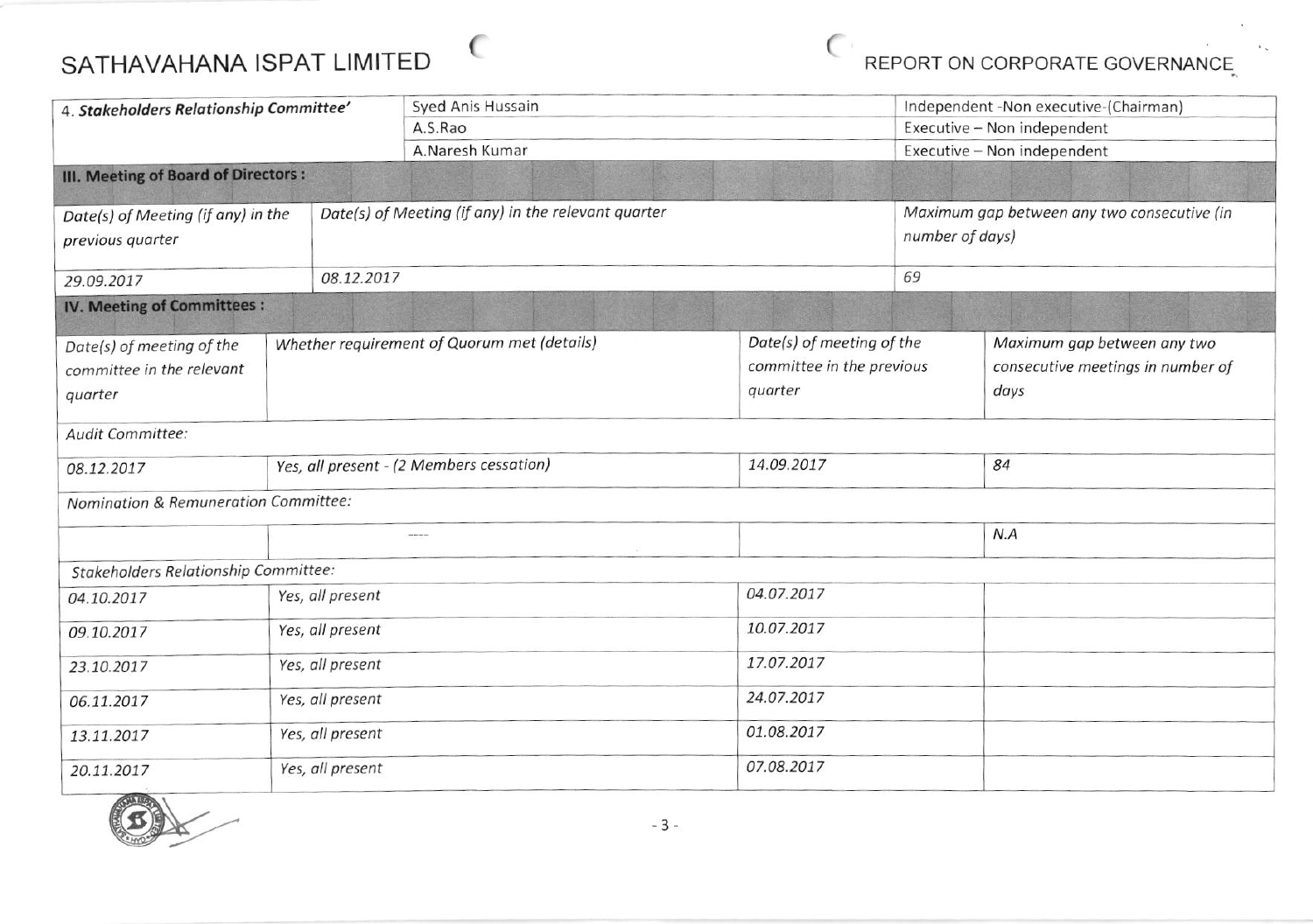# SATHAVAHANA ISPAT LIMITED

 $\langle \psi \rangle$ 

€

# REPORT ON CORPORATE GOVERNANCE-

 $\lambda$ 

 $+1$ 

 $\mathbb{C}$ 

| 04.12.2017                                                                                                                                                                                                                                                                                                                                                                                                                                                                                                                                                                                                                                                                              | Yes, all present | 14.08.2017                    |  |  |  |  |  |  |
|-----------------------------------------------------------------------------------------------------------------------------------------------------------------------------------------------------------------------------------------------------------------------------------------------------------------------------------------------------------------------------------------------------------------------------------------------------------------------------------------------------------------------------------------------------------------------------------------------------------------------------------------------------------------------------------------|------------------|-------------------------------|--|--|--|--|--|--|
| 11.12.2017                                                                                                                                                                                                                                                                                                                                                                                                                                                                                                                                                                                                                                                                              | Yes, all present | 28.08.2017                    |  |  |  |  |  |  |
| 19.12.2017                                                                                                                                                                                                                                                                                                                                                                                                                                                                                                                                                                                                                                                                              | Yes, all present | 04.09.2017                    |  |  |  |  |  |  |
| 27.12.2017                                                                                                                                                                                                                                                                                                                                                                                                                                                                                                                                                                                                                                                                              | Yes, all present | 15.09.2017                    |  |  |  |  |  |  |
|                                                                                                                                                                                                                                                                                                                                                                                                                                                                                                                                                                                                                                                                                         |                  |                               |  |  |  |  |  |  |
| Subject                                                                                                                                                                                                                                                                                                                                                                                                                                                                                                                                                                                                                                                                                 |                  | Compliance status (Yes/No/NA) |  |  |  |  |  |  |
|                                                                                                                                                                                                                                                                                                                                                                                                                                                                                                                                                                                                                                                                                         |                  | Yes                           |  |  |  |  |  |  |
|                                                                                                                                                                                                                                                                                                                                                                                                                                                                                                                                                                                                                                                                                         |                  | Not applicable                |  |  |  |  |  |  |
|                                                                                                                                                                                                                                                                                                                                                                                                                                                                                                                                                                                                                                                                                         |                  | Yes                           |  |  |  |  |  |  |
| <b>VI. Affirmations</b>                                                                                                                                                                                                                                                                                                                                                                                                                                                                                                                                                                                                                                                                 |                  |                               |  |  |  |  |  |  |
| 1. The composition of Board of Directors is in terms of SEBI (Listing obligations and disclosure requirements) Regulations, 2015.<br>2. The composition of the following committees is in terms of SEBI(Listing obligations and disclosure requirements) Regulations, 2015<br>a. Audit Committee<br>b. Nomination & remuneration committee<br>c. Stakeholders relationship committee<br>d. Risk management committee (applicable to the top 100 listed entities)<br>3. The committee members have been made aware of their powers, role and responsibilities as specified in SEBI (Listing obligations and disclosure requirements) Regulations, 2015.                                  |                  |                               |  |  |  |  |  |  |
| <b>V. Related Party Transactions:</b><br>Whether prior approval of Audit obtained<br>Whether shareholder approval obtained for material RPT.<br>Whether details of RPT entered into pursuant to omnibus approval have been reviewed by<br><b>Audit Committee</b><br>4. The meetings of the board of directors and the above committees have been conducted in the manner as specified in SEBI (Listing obligations and disclosure requirements) Regulations, 2015.<br>5. This report and/or the report submitted in the previous quarter has been placed before Board of Directors. Any comments/observations/advice of Board of Directors may be mentioned here:<br>Name & Designation |                  |                               |  |  |  |  |  |  |
| (A. Naresh Kumar)<br><b>Managing Director</b><br>Date: 11.01.2018                                                                                                                                                                                                                                                                                                                                                                                                                                                                                                                                                                                                                       |                  |                               |  |  |  |  |  |  |